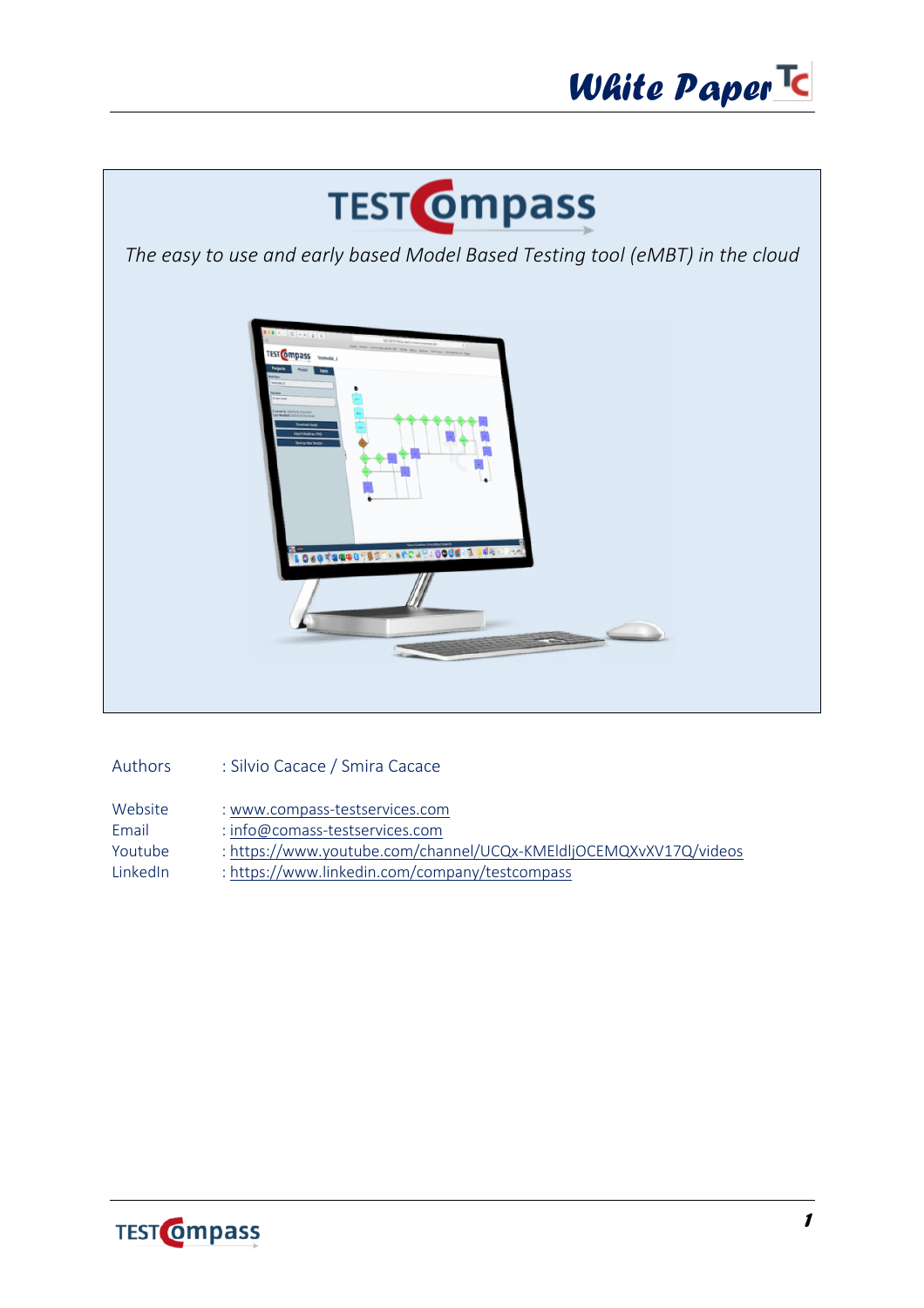

# Introduction

Nowadays a lot of effort is put into automating the execution of Test Cases to check whether the actual results match the expected results. This does require a structured test preparation and Test Case Design. After all, the test cases should be developed in a structured way and with the right test coverage, related to the level of risk.

The software testing approach "early Model Based Testing (eMBT)" helps you to optimize and speed up the Test Case Design phase. And perhaps more important, eMBT promotes communication with business and technical stakeholders to get a shared understanding of the requirements. This is very important because nowadays still 35% of all bugs in production can be traced back to the requirements.



*\*Aditi Kulkarni, Global Assets Engineering Lead, Accenture - Software Intelligence Conference 2021 (according to their data based on 1000 projects).*

To obtain the best possible result of eMBT, you need a well-organized test process and the right eMBT-tooling that supports that process. If you are looking for a structured, transparent and shift-left testing approach and a tool that fully supports this approach, TestCompass can be the right choice for you. The primary goal of TestCompass is to support you in testing the requirements (static test).

*TestCompass supports in testing EARLIER, SMARTER and FASTER by using abstract Test Models which are readable for all team members. This stimulates and optimizes the dialogue between business and IT in an early stage of the Software Development Life Cycle (SDLC). It contributes to a shared understanding of the desired behaviour of the software under test.*



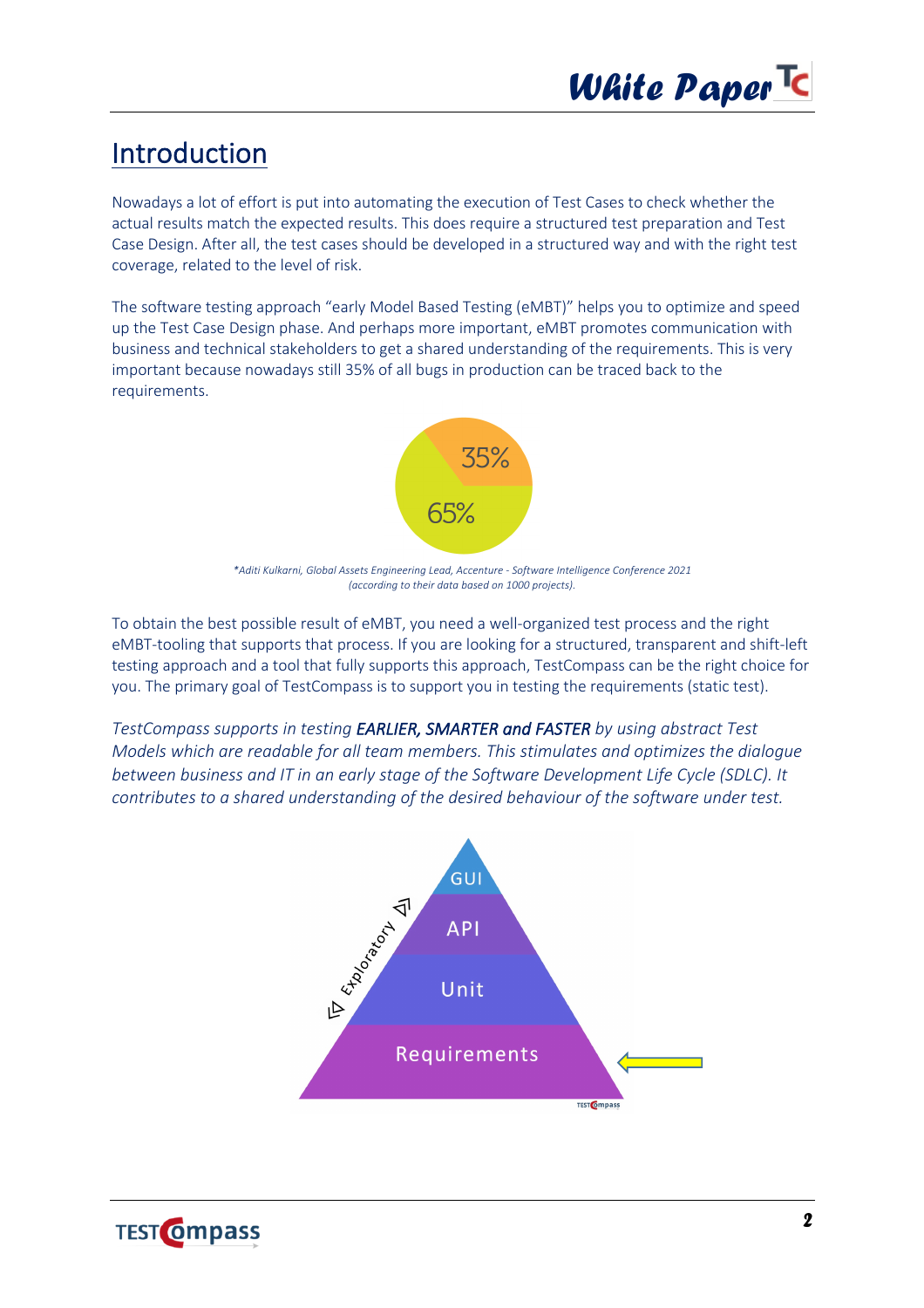

# Characteristics of TestCompass

# Early based

One of the characteristics of TestCompass is the high level of abstraction of the Test Model. This increases the readability for everyone in your team. Therefore, TestCompass can be used from the very start of the Software Development Life Cycle (SDLC) in order to identify any open ends, contradictions, ambiguities and bugs in the requirements. After all, almost 35% of all issues in a production environment, can be traced back to the requirements.

### Easy to use

TestCompass has a clear and user-friendly interface making it really easy to use. Create your Test Model by dragging and dropping the notes and adding data and/or preconditions. In one simple click you can generate logical and physical Test Cases and export them to an Excel Test Design, the Compass for Test execution. And are there any updates in your Test Model? No problem, you can easily run the Impact Analysis automatically at any time.

### Best practices

We are not just product developers. Our team consists of passionate Testers with many years of experience in the field of Software Testing. TestCompass is based on the best practices of Model Based Testing. Are you curious how TestCompass can optimize and professionalize your test process? Watch the 'TestCompass in a nutshell video' and instruction videos on our website or try TestCompass for free and discover it's benefits.



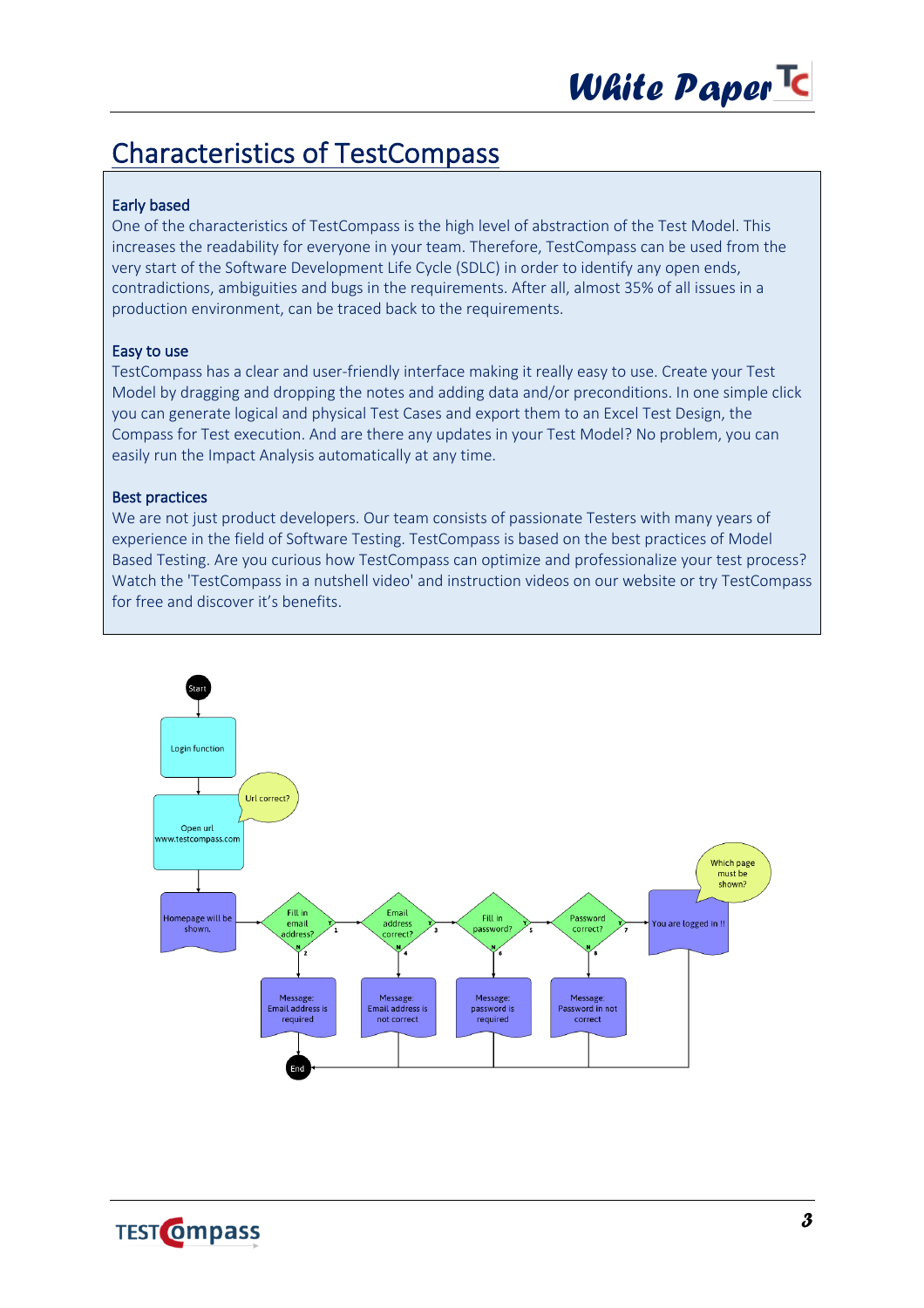

# TestCompass in a nutshell

## 1. Draw Test Model

The first step is to translate the requirements into a graphical model. This can easily be done by dragging and dropping the necessary nodes into the canvas and connect them. The model in TestCompass is based on the principles of a flowchart. For adding the questions, unclarities, etc. about the requirements to the model, there is a special node. It is also possible to add test data, preconditions to the model in the model properties. The learning curve to draw a model in TestCompass is very low.

### 2. Generate test cases

When the model is made, discussed and assessed by the business, the test cases can be automatically generated. Depending on the level of risk of the requirement, the desired test coverage type (from weak to strong) can be selected. It is also possible to deselect specific test cases that were generated and easily calculate the test coverage again.

#### 3. Export Test Cases

Generated test cases can be exported to a user-friendly Excel test design. This test design automatically generates a complete roadmap for the test execution and contains all the text, test data, preconditions, etc. from the model and model properties.

#### 4. Execute Test Cases

Now you can execute the test cases in the system under test (SUT). Depending on the characteristics of the test case, for e.g., time-consuming test, repetitive test (regression), hard to do test, smoke tests and risk-related test, you can execute the test cases manually or write automated test scripts to execute them automatically.

### 5. Impact analysis

Did you already generate and test some test cases in the system under test (SUT) and is there an update in the requirements? No problem: just update the related model and run the impact analysis functionality to see how the update in your model affected the test cases and test case configuration.

### 6. What else

The simplicity of TestCompass is its strength. Only the functionalities that are really important to execute the eMBT process efficiently and effectively are integrated in the user-friendly tool TestCompass.